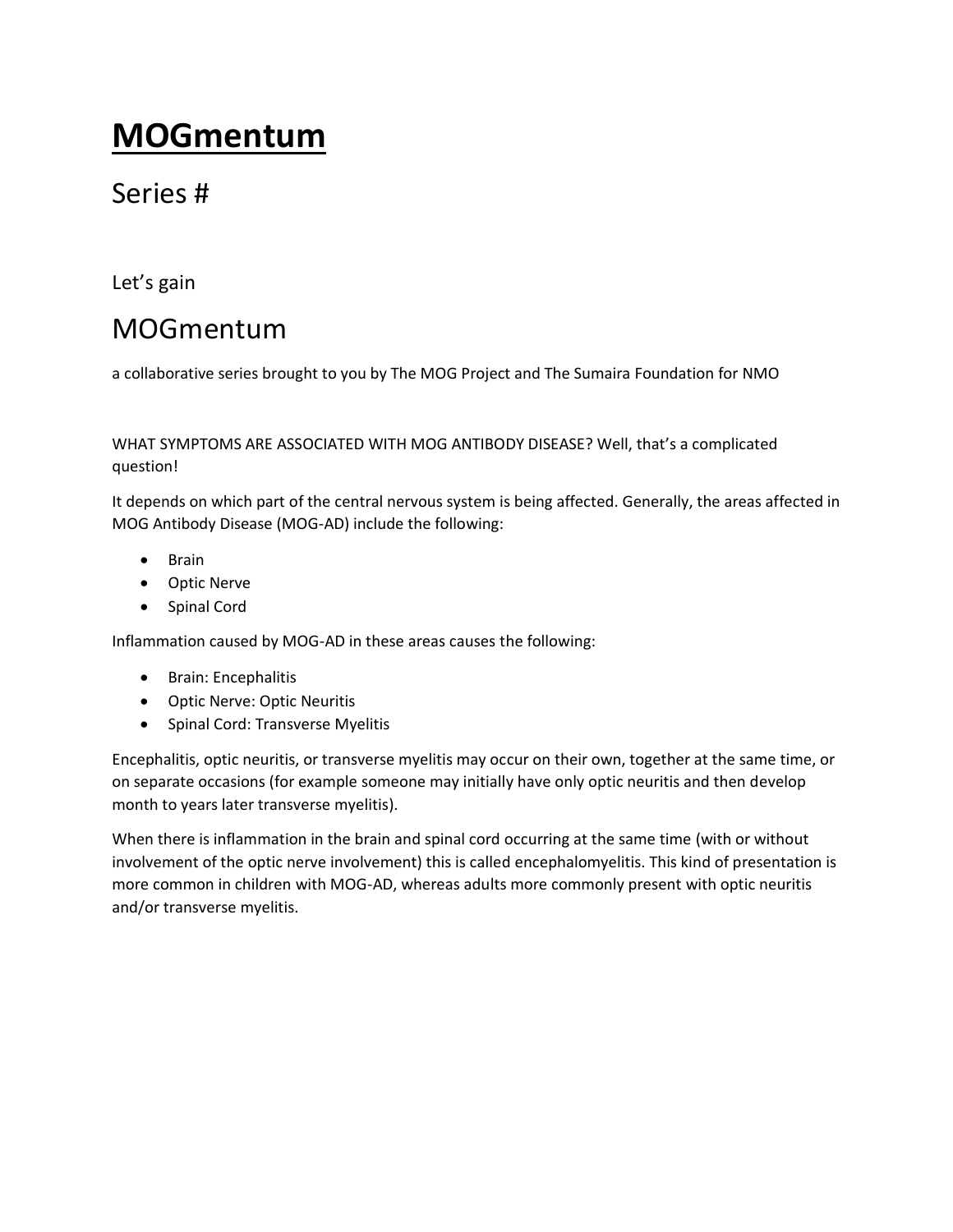What parts of the brain are associated with some of the symptoms I feel?

Cerebrum:

- Disorientation/Confusion/Alerted consciousness (e.g., confusion, stupor, lethargy and coma).
- Visual changes.
- Seizures (symptoms vary and can include a sudden change in awareness or full loss of consciousness, unusual sensations or thoughts, involuntary twitching or stiffness in the body or severe stiffening and limb shaking).
- Inability or difficulty communicating (verbal and/or written).
- Difficulty with movement.
- Inability to think clearly, concentrate and remember new information (cognitive dysfunction).
- Psychiatric symptoms (e.gi. anxiety, apathy, irritability, hallucinations, hyperactivity, aggressive behavior, mood changes.
- Weakness, muscle spasms, stiffness.
- Numbness and other changes in sensation in the body.

### Cerebellum:

- Lack of coordination.
- Slurred Speech.
- Trouble eating and swallowing.
- Difficulty walking.
- Eye movement abnormalities.
- Tremors.
- Jumping vision (oscillopsia).

### Brainstem:

- Motor and sensory disturbances.
- Nausea, vomiting and/or hiccups.
- Double vision (diplopia).
- Facial numbness and/or pain (including burning/electrical sensation, pins/needles, sensitivity to touch).
- Altered taste (dysgeusia).
- Ringing or buzzing in the ears (tinnitus).
- Decreased hearing.
- A spinning or movement sensation (vertigo).
- Imbalance, walking difficulty.
- Difficulty walking in swallowing foods or liquids (dysphagia).
- Slurred speech (dysarthria).
- Difficulty breathing.

Caution: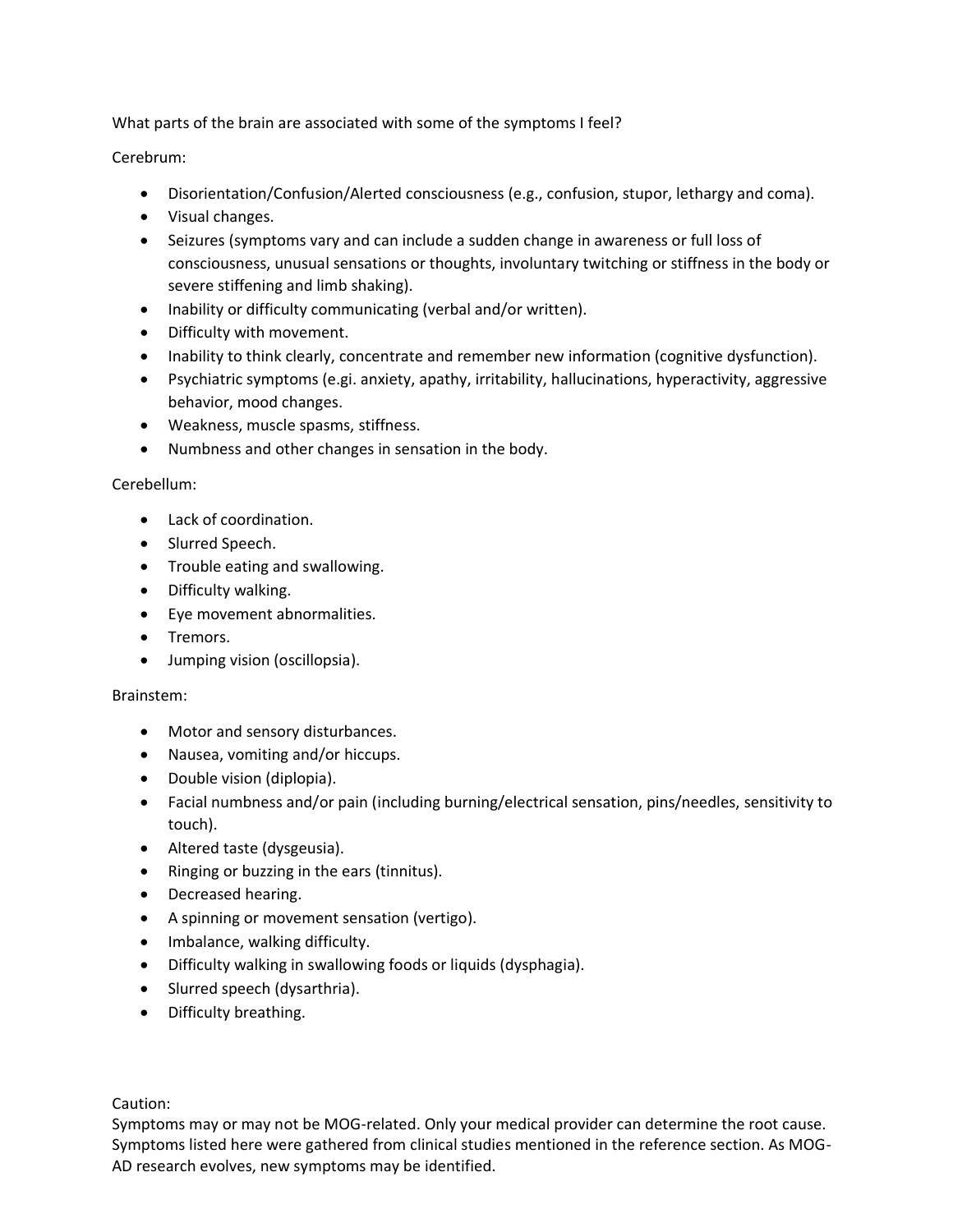If diagnosed with Optic Neuritis (ON), a person could experience…

Either one attack (monophasic) or multiple attacks (multiphasic)

- Blurred vision.
- Complete loss of vision.
- Impaired color vision.
- Sensitivity to light (photophobia).
- Partial loss of vision or blind spot (scotomas and other visual field defects).
- Pain around or behind the eye, usually worse with movement.

If diagnosed with Transverse Myelitis (TM), a person could experience…

Either one attack (monophasic) or multiple attacks (multiphasic),

Sensory issues including:

- Pins and needles, tingling, electrical sensation, numbness, and/or burning/cold sensations (paresthesias).
- Sensitivity to touch.
- Pain radiating from your back and hip into your legs through the spine (radicular pain).
- An electrical shock sensation that occurs on bending the neck and shoots down the spine (Lhermitte's phenomenon).
- Band-like abdominal or chest pressure.

Motor/Functional issues including:

- Limb weakness (can be both sides or just one side).
- Muscle stiffening or tightening; twitching (limb spasticity).
- Painful involuntary muscular contractions (painful tonic spasms).
- Bowel issues (constipation, incontinence or urgency).
- Bladder issues (urgency and/or frequency, difficulty emptying, incontinence).
- Difficulty breathing (dyspnea).

Other general symptoms that can occur in MOG-AD include…

- Headache.
- Neck stiffness.
- Fever.
- Fatigue.
- Dizziness.
- Sensitivity to heat, exercise and/or stress (uhthoff's phenomenon).
- Irritability.
- Anxiety.
- Loss of appetite.

### Caution: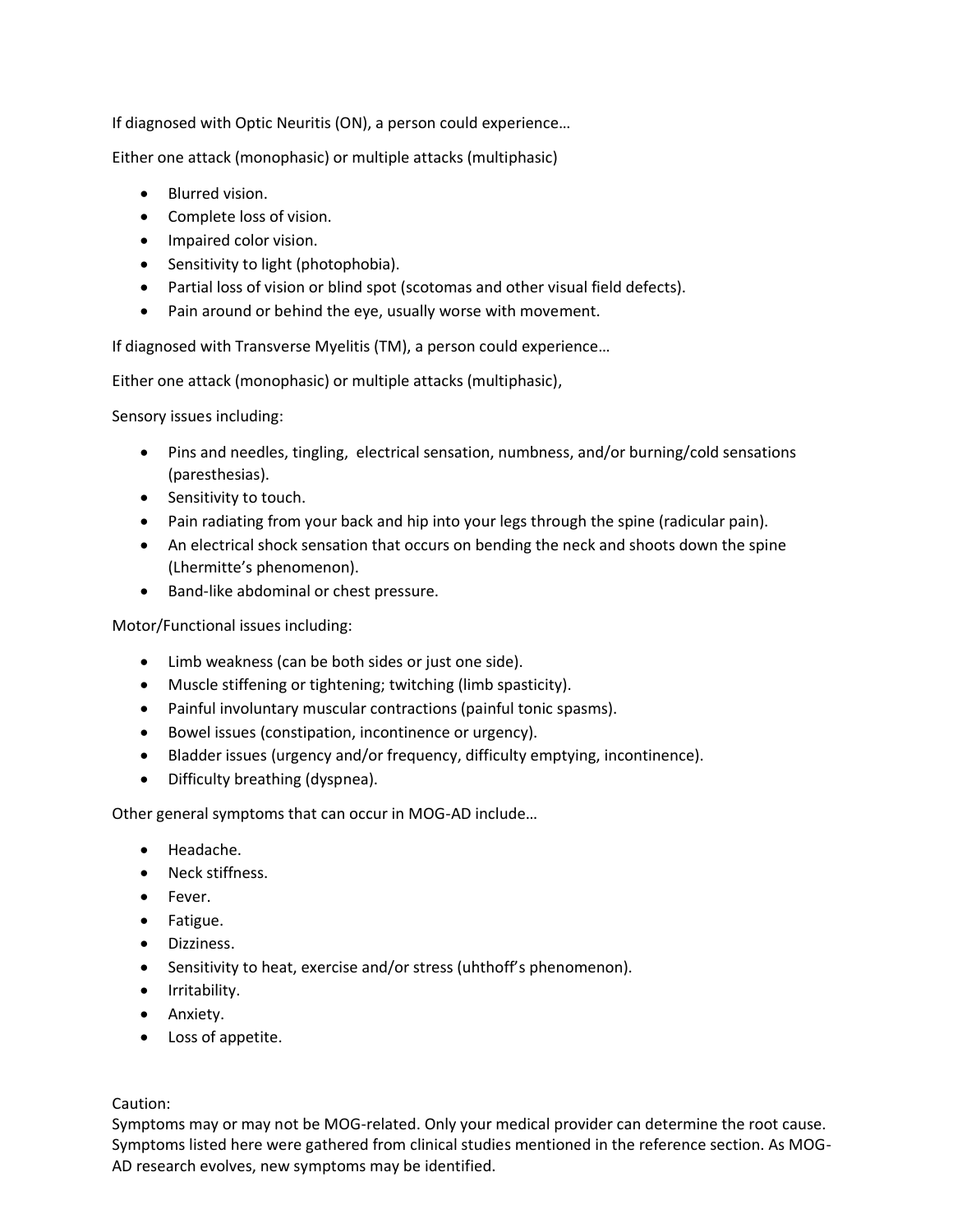Wow, that's complicated!

How does my doctor diagnose what type I have?

Fortunately, your doctor not only has enough experience and training to diagnose which disorder you have but also has several tools in the toolbox to choose from, including:

- Considering your most common and most prominent symptoms.
- Your MRI, OCT, and other diagnostic scans.
- Your lab work:
	- o Including AQP4 and MOG antibodies.
	- o Spinal fluid analysis (not always necessary).
	- o Other bloodwork which will vary depending on the clinical.
- Your short-term and long-term responses to therapy
	- o Symptoms you present with if you relapse.
	- o Changes in your scans or labs work.

What do my MOG Antibody titer levels tell my doctor?

- At this point, the test results mainly just tell your doctor that your problem is caused by MOG-AD and it helps aid in your diagnosis and treatment plan.
- MOG antibody titer levels generally are higher during a relapse than while in remission; however, patients may experience relapses with stable titer levels or titer level decreases.
- Even in some cases, patients have relapsed at a low or negative titer level.
- A proportion of patients have shown decreasing titer levels or a negative titer level within 8 to 36 months after their initial attack; this may be associated with a monophasic disease course.
- However, following negative results, some patients can return to having blood test results with a positive titer level.
- Due to the possibility of fluctuation in titers and the disappearance of titers in some patients, some specialists have recommended re-test intervals every 6-12 months, but the clinical utility of monitoring titers is not clear.

Caution:

Symptoms may or may not be MOG-related. Only your medical provider can determine the root cause. Symptoms listed here were gathered from clinical studies mentioned in the reference section. As MOG-AD research evolves, new symptoms may be identified.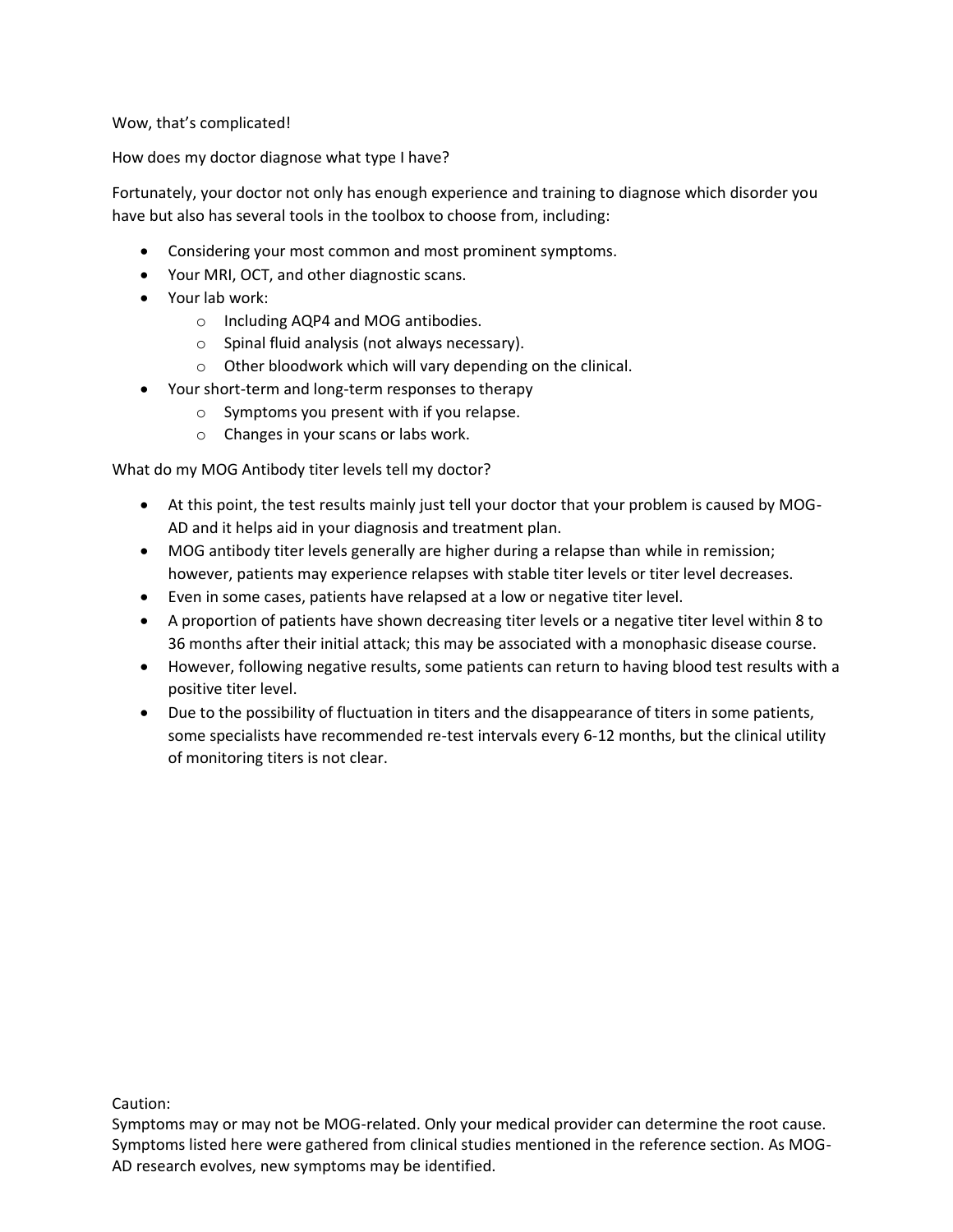What is a relapse vs pseudo-relapse?

- A relapse is objectively defined in a medical setting when you present to your doctor or hospital with new or worsening central nervous system symptoms. Generally, if your symptoms gradually worsen over 24-48 hours, there is heightened concern of a relapse.
	- $\circ$  The presence of new inflammation or lesions on MRI confirm a relapse, however, lack of MRI findings does not rule out a relapse. This is where your doctor will need to decide using medical expertise.
	- $\circ$  For example, for most MOG-AD patients who experience ON, the earliest indicator of a true relapse vs pseudo-relapse is vision loss.
	- o Often called a flare by the MOG-AD Community.
- A pseudo-relapse is the recurrence of neurologic symptoms often due to an exacerbating factor or trigger, such as heat, stress, or sickness.
	- $\circ$  Pseudo-relapses can often be distinguished clinically from relapses by their fluctuance in severity and improvement over 24-48 hours. Pseudo-relapses will never show any new or worsening lesions on MRI.

What should I look for when deciding to all my doctor?

- New or worsening symptoms from your baseline that last more than 24 hours.
	- $\circ$  Your baseline is where you were from a daily symptom perspective prior to the change.
		- For example: if you're used to seeing a particular item clearly, and suddenly you can't, you may be experiencing a relapse.
	- $\circ$  Distinguishing new or worsening symptoms is crucial to determining whether you are having a relapse.
	- o Only you and your doctor are familiar with your baseline since,
		- It may take months after an attack to recover, and full recovery is not guaranteed.
		- Some symptoms may be permanent and need medications to alleviate.
- Understanding what your body is trying to tell you may take some practice.
	- $\circ$  There are many MOG-AD community members available for support and advice.
	- o In time, you will understand your pattern of symptoms.
	- $\circ$  The MOG Progression Map will help you understand where you might go in terms of symptoms based on the initial symptoms that you have had in the past. [https://mogproject.org/resources/mogmentum/mogmentum-series-2/]
	- $\circ$  Seasoned/experienced MOG-AD patients/caregivers may be able to know right away.

Caution: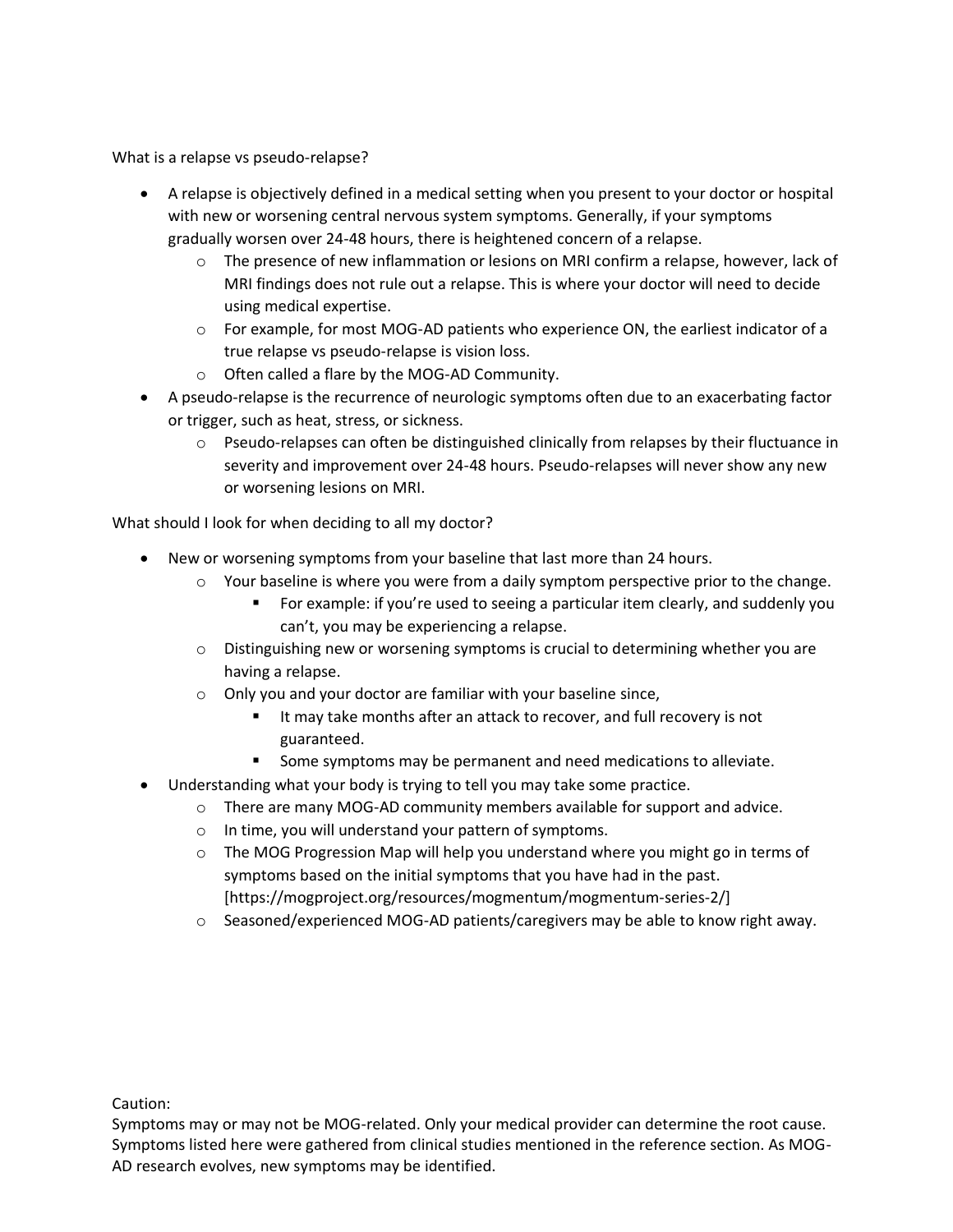What do doctors hear from patients, with Optic Nerve involvement?

(Bullets are expressed on the original infographic in the form of thought bubbles)

- Is it dark in here?
- I see grey smudges.
- Everything is blurry.
- Everything looks more pale and pixelated.
- It's like a knife is piercing my head near my eyes.
- I can't see anything! It's completely dark!
- My eyes hurt when I look around.
- It's like I am in a smoky room.
- Colors don't look as bright.

What doctors hear from patients, with brain & brainstem involvement?

(Bullets are expressed on the original infographic in the form of thought bubbles)

- She's not making sense.
- There is so much pressure with this headache.
- I just can't seem to focus.
- I stumble and lose my balances.
- Her tantrums come out of nowhere. She is always angry.
- The seizures are getting worse.
- I am so tired. I can't get through the day without a nap.
- I have MOG FOG! I can't remember anything.
- I am losing my hearing.
- He is unable to answer me when I ask him a question.
- I'm so nauseous I can't eat.
- I can't muster any strength to move.

What do doctors hear from patients with spinal cord involvement?

(Bullets are expressed on the original infographic in the form of thought bubbles)

- I am afraid I will have an accident. I can't leave the house.
- I have pain in my back.
- I am feeling a stinging sensation.
- There is a burning pain in my body.
- I have bruises from the spasms.
- Sudeenly her gait just looked really strange.
- My belly hurts. I haven't gone in days.
- The pain in my chest is terrible.
- I have such bad leg pain.
- My legs are weak.

### Caution: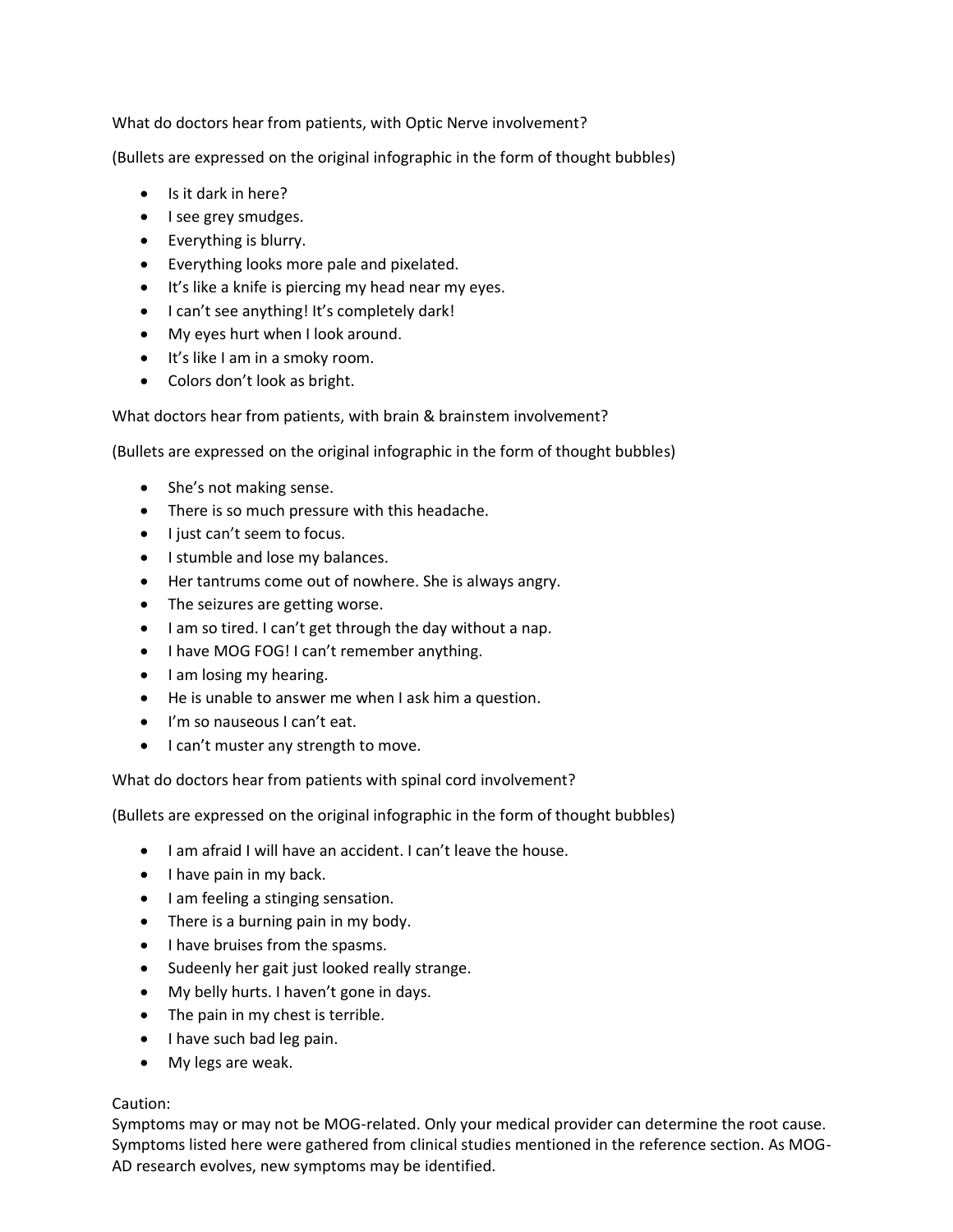• It feels like my ribs are being squeezed.

Let's help you communicate your situation a little better with your doctor…

Categorizing the gravity of your situation into green, yellow, and red level of concern is an easy way to determine how you and your doctor should react:

If all answers to the following questions match your answers, then you are on a level of GREEN (low and likely a pseudo-relapse):

Is this a new symptom?

• No.

How bad is this symptom in comparison with your baseline?

• Noticeable, but not as bad as during past relapses or initial attack.

How many hours has this been going on?

• Less than 24 hours.

Do you have body stressors (e.g., extreme heat)?

• Yes

Are you currently experiencing, or have you recently experienced infection/illness or are you just not feeling well?

• Yes or No.

If all answers to the following questions match your answers, then you are on a level of YELLOW (medium and possibly a new relapse):

Is this a new symptom?

• Yes or No

How bad is this symptom in comparison with your baseline?

• Mild and causing a mild lack of function.

How many hours has this been going on?

• More than 24 hours.

Do you have body stressors (e.g., extreme heat)?

• No.

Are you currently experiencing, or have you recently experienced infection/illness or are you just not feeling well?

Yes.

If all answers to the following questions match your answers, then you are on a level of RED (high and very worrisome that a new relapse is occurring):

Is this a new symptom?

• Yes.

How bad is this symptom in comparison with your baseline?

More severe and a causing a lack of function.

How many hours has this been going on?

• More than 24 hours and not improving.

Do you have body stressors (e.g., extreme heat)?

• No.

Are you currently experiencing, or have you recently experienced infection/illness or are you just not feeling well?

Yes.

Caution: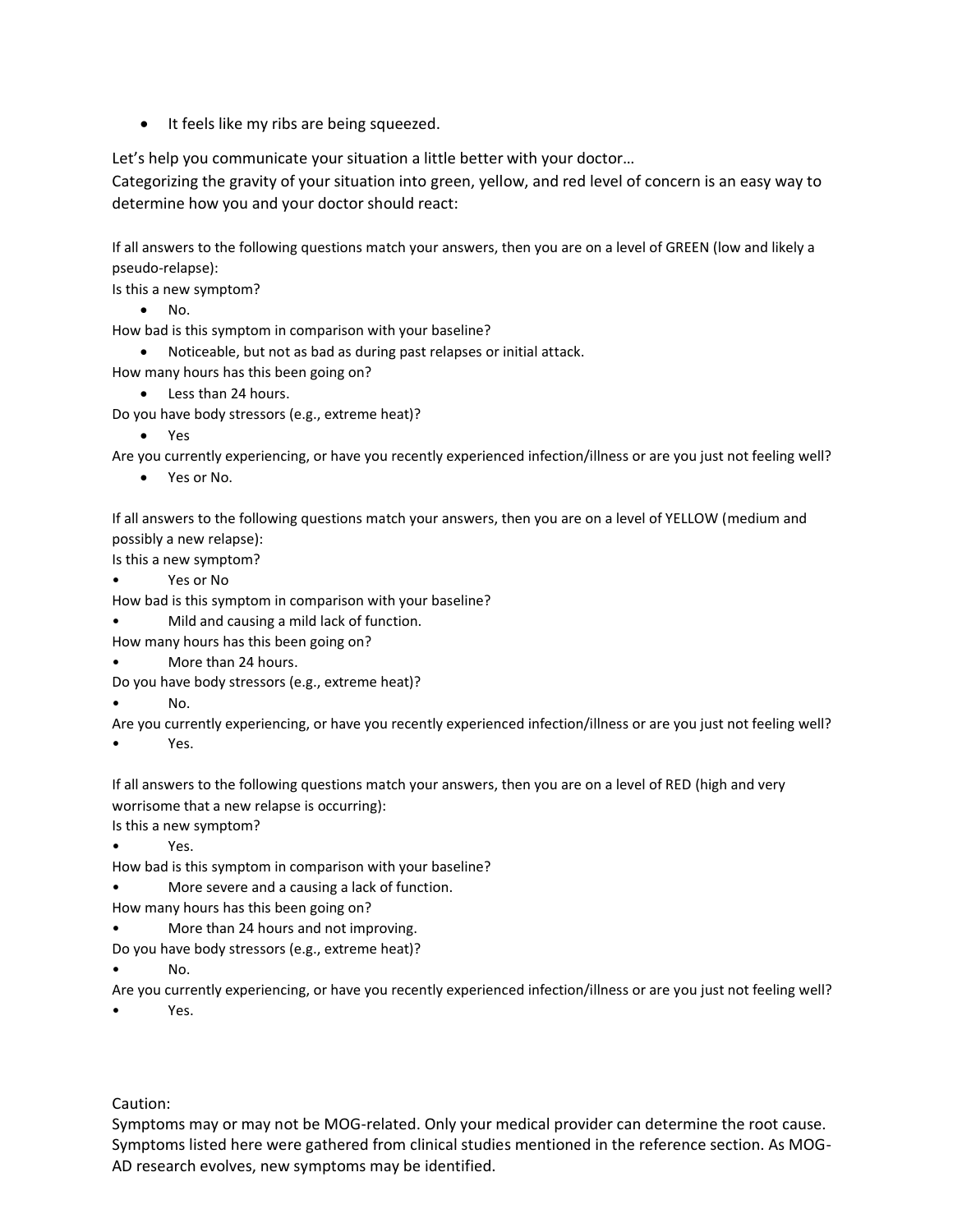I suspect that I am having a relapse!

What should I do?

- MOG-AD relapses may come on quickly. It is up to you to avoid new and permanent damage by addressing the issue quickly.
- Call your doctor
	- $\circ$  If you are unable to get in touch with your doctor, we strongly suggest you consider going to the ER or A&E.
- There are several ways to verify that you are having a relapse, so your doctor may recommend one or more of these tests, after performing a physical examination, depending on your symptoms:
	- o MRI.
	- o Blood tests.
	- o Lumbar puncture (spinal tap).
	- o Dilated ophthalmologic examination.
	- o Optical Coherence Tomography (OCT).
	- o Visual Field Testing.
	- o Other physical examinations and cognitive tests.

Caution:

Symptoms may or may not be MOG-related. Only your medical provider can determine the root cause. Symptoms listed here were gathered from clinical studies mentioned in the reference section. As MOG-AD research evolves, new symptoms may be identified.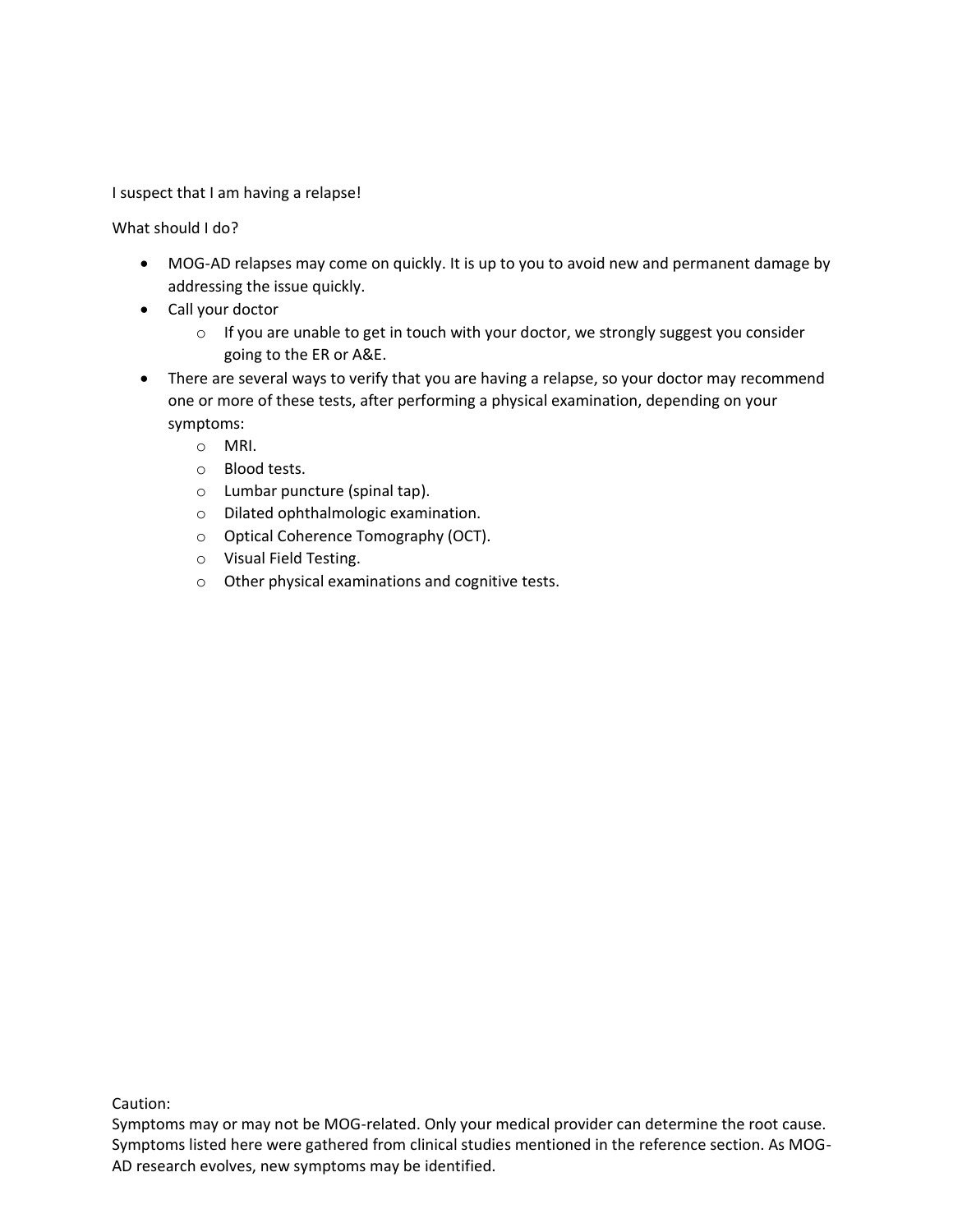Let's get prepared!

- Being prepared for your next attack is the best way to live with confidence and know what to do when you might not necessarily be able to think quickly.
	- $\circ$  Getting family members or caretakers involved in this planning is crucial because you might not be able to execute your plan without help.

### We suggest…

- Creating an action plan with your doctor's help, which is only for you, your caretaker and your doctor and is an agreement on how a relapse will be handled.
	- $\circ$  This type of plan would be based on the Green/Yellow/Red level of concern table and, for each of these levels include:
		- How you interact with your doctor including the best contact method.
		- What the process will be once the plan is put into motion.
		- A time period in which you can expect the doctor to respond.
		- At which level of concern, the ER (A&E) will fit into this plan and how you and your doctor will interact with these medical providers.
- Creating an ER/A&E plan to take to an Emergency Room (ER) or Accident and Emergency (A&E) facility.
	- o It will be important to provide emergency services with an outline of treatment approaches that have worked for you in the past which would be laid out by your doctor in case he/she cannot be reached.
	- $\circ$  You would want to include your past medical records, any medication you are on, any relevant tests (e.g. MOG titer tests), and any allergies.
	- o Your treating medical doctor's contact information.
- Tracking your relapses which can come in hand in discussions with any medical provider concerning your conditions.
	- $\circ$  These documents can be made available on hand-held devices such as your smartphone or tablet.
	- $\circ$  For those who do not have these devices, a binder should be ready to take with you.

MOG-AD action plan, MOG-AD emergency plan, and our MOG-AD relapse tracker [HTTP://MOGPROJECT.ORG/RESOURCES/MOGMENTUM/MOGEMNTUM-SERIES-4](http://mogproject.org/RESOURCES/MOGMENTUM/MOGEMNTUM-SERIES-4) What's the takeaway?

- Get to know your body, keep track of exactly what you experience with your relapses.
- You may even want to keep a symptom diary until you better understand your symptom pattern.
- Learn about the potential symptoms of MOG-AD (yes, we know it's a lot, but you can do it!)
- Keep communication open with your medical providers and let them know how important coordinated fast action is to your well-being.

### Caution: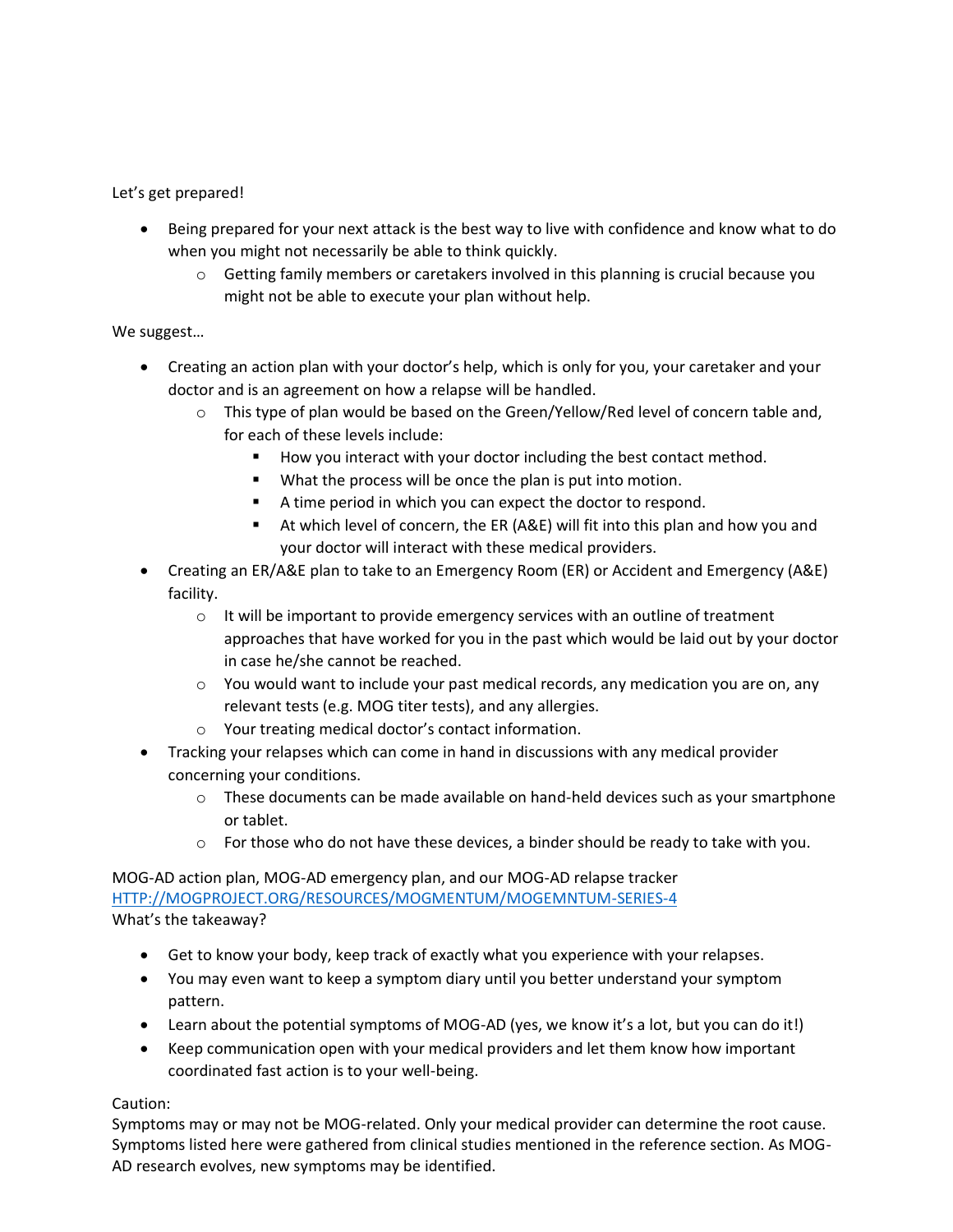#### o Remember, you and your doctor are a team!

- Join our support network, or those of our partners; share with others, and learn what can happen with your symptoms based on other's experiences – there is strength in numbers!
- Lana-Peixoto MA, Talim N. Neuromyelitis Optica Spectrum Disorder and Anti-MOG Syndromes. Biomedicines. 2019 Jun 12;7(2):42. doi: 10.3390/biomedicines7020042. PMID: 31212763; PMCID: PMC6631227.
- Hacohen Y, Banwell B. Treatment Approaches for MOG-Ab-Associated Demyelination in Children. Curr Treat Options Neurol. 2019 Jan 22;21(1):2. doi: 10.1007/s11940- 019-0541-x. PMID: 30671648; PMCID: PMC6342853.
- Ramanathan S, Mohammad S, Tantsis E on behalf of the Australasian and New Zealand MOG Study Group, et al Clinical course, therapeutic responses and outcomes in relapsing MOG antibody-associated demyelination Journal of Neurology, Neurosurgery & Psychiatry 2018;89:127-137.
- Ramanathan S, Dale RC, Brilot F. Anti-MOG antibody: The history, clinical phenotype, and pathogenicity of a serum biomarker for demyelination. Autoimmun Rev. 2016 Apr;15(4):307-24. doi: 10.1016/j.autrev.2015.12.004. Epub 2015 Dec 17. PMID: 26708342.
- Jarius, S., Paul, F., Aktas, O. et al. MOG encephalomyelitis: international recommendations on diagnosis and antibody testing. J Neuroinflammation 15, 134 (2018). <https://doi.org/10.1186/s12974-018-1144-2>
- Jurynczyk M, Messina S, Woodhall MR, Raza N, Everett R, Roca-Fernandez A, Tackley G, Hamid S, Sheard A, Reynolds G, Chandratre S, Hemingway C, Jacob A, Vincent A, Leite MI, Waters P, Palace J. Clinical presentation and prognosis in MOG-antibody disease: a UK study. Brain. 2017 Dec 1;140(12):3128-3138. doi: 10.1093/brain/awx276. Erratum in: Brain. 2018 Apr 1;141(4):e31. PMID: 29136091.
- Ramanathan S, Mohammad S, Tantsis E on behalf of the Australasian and New Zealand MOG Study Group, et alClinical course, therapeutic responses and outcomes in relapsing MOG antibody-associated demyelinationJournal of Neurology, Neurosurgery & Psychiatry 2018;89:127-137.
- Hennes EM, Baumann M, Schanda K, Anlar B, Bajer-Kornek B, Blaschek A, Brantner-Inthaler S, Diepold K, Eisenkölbl A, Gotwald T, Kuchukhidze G, Gruber-Sedlmayr U, Häusler M, Höftberger R, Karenfort M, Klein A, Koch J, Kraus V, Lechner C, Leiz S, Leypoldt F, Mader S, Marquard K, Poggenburg I, Pohl D, Pritsch M, Raucherzauner M, Schimmel M, Thiels C, Tibussek D, Vieker S,Zeches C, Berger T, Reindl M, Rostásy K; BIOMARKER Study Group. Prognostic relevance of MOG antibodies in children with an acquired demyelinating syndrome. Neurology. 2017 Aug 29;89(9):900-908. doi: 10.1212/WNL.0000000000004312. Epub 2017 Aug 2. PMID: 28768844.
- Reindl, Markus, et al. "International Multicenter Examination of MOG Antibody Assays." Neurology Neuroimmunology Neuroinflammation, vol. 7, no. 2, 2020, doi:10.1212/nxi.0000000000000674.
- Tea, F., Lopez, J.A., Ramanathan, S. et al. Characterization of the human myelin oligodendrocyte glycoprotein antibody response in demyelination. acta neuropathol commun 7, 145 (2019)[. https://doi.org/10.1186/s40478-019-0786-3](https://doi.org/10.1186/s40478-019-0786-3)
- Krupp LB, Tardieu M, Amato MP, et al. International Pediatric Multiple Sclerosis Study Group criteria for pediatric multiple sclerosis and immune-mediated central nervous system demyelinating disorders: revisions to the 2007 definitions. Multiple Sclerosis Journal. 2013;19(10):1261-1267. doi:10.1177/1352458513484547
- Wingerchuk DM, Banwell B, Bennett JL, Cabre P, Carroll W, Chitnis T, de Seze J, Fujihara K, Greenberg B, Jacob A, Jarius S, Lana-Peixoto M, Levy M, Simon JH, Tenembaum S, Traboulsee AL, Waters P, Wellik KE, Weinshenker BG; International Panel for NMO Diagnosis. International consensus diagnostic criteria for neuromyelitis optica spectrum disorders. Neurology. 2015 Jul 14;85(2):177-89. doi: 10.1212/WNL.0000000000001729. Epub 2015 Jun 19. PMID: 26092914; PMCID: PMC4515040.
- Prabhu, M. M., & Agrawal, U. (2019). Intractable Vomiting and Hiccups: An Atypical Presentation of Neuromyelitis Optica. Cureus, 11(11), e6245. <https://doi.org/10.7759/cureus.6245>
- Enweluzo, C., & Yarra, P. (2013). Neuromyelitis optica: an often forgotten cause of intractable nausea and vomiting. Case reports in gastroenterology, 7(2), 281– 286[. https://doi.org/10.1159/000354145](https://doi.org/10.1159/000354145)
- Hyun J-W, Kwon YN, Kim S-M, Lee HL, Jeong WK, Lee HJ, Kim BJ, Kim SW, Shin HY, Shin H-J, Oh S-Y, Huh S-Y, Kim W, Park MS, Oh J, Jang H, Park NY, Lee MY, Kim S-H and Kim HJ (2020) Value of Area Postrema Syndrome in Differentiating Adults With AQP4 vs. MOG Antibodies. Front. Neurol. 11:396. doi: 10.3389/fneur.2020.00396
- Pandit L. (2015). Neuromyelitis optica spectrum disorders: An update. Annals of Indian Academy of Neurology, 18(Suppl 1), S11–S15. [https://doi.org/10.4103/0972-](https://doi.org/10.4103/0972-%202327.164816) 2327.164816
- Kim, H. J., Paul, F., Lana-Peixoto, M. A., Tenembaum, S., Asgari, N., Palace, J., Klawiter, E. C., Sato, D. K., de Seze, J., Wuerfel, J., Banwell, B. L., Villoslada, P., Saiz, A., Fujihara, K., Kim, S. H., & Guthy-Jackson Charitable Foundation NMO International Clinical Consortium & Biorepository (2015). MRI characteristics of neuromyelitis optica spectrum disorder: an international update. Neurology, 84(11), 1165–1173[. https://doi.org/10.1212/WNL.0000000000001367](https://doi.org/10.1212/WNL.0000000000001367)
- Liaqat Ali Chaudhry et al. Acute disseminated encephalomyelitis: a call to the clinicians for keeping this rare condition on clinical radar. Pan African Medical Journal. 2018;29:138. [doi: 10.11604/pamj.2018.29.138.13942]
- Lee YJ. Acute disseminated encephalomyelitis in children: differential diagnosis from multiple sclerosis on the basis of clinical course.
- Korean J Pediatr. 2011 Jun;54(6):234-40. doi: 10.3345/kjp.2011.54.6.234. Epub 2011 Jun 30. PMID: 21949517; PMCID: PMC3174358.
- Ramanathan S, Mohammad SS, Brilot F, Dale RC. Autoimmune encephalitis: recent updates and emerging challenges. J Clin Neurosci. 2014 May;21(5):722-30. doi: 10.1016/j.jocn.2013.07.017. Epub 2013 Sep 15. PMID: 24246947.
- Menge T, Kieseier BC, Nessler S, Hemmer B, Hartung HP, Stüve O. Acute disseminated encephalomyelitis: an acute hit against the brain. Curr Opin Neurol. 2007 Jun;20(3):247-54. doi: 10.1097/WCO.0b013e3280f31b45. PMID: 17495616.
- Baumann M, Sahin K, Lechner C, Hennes EM, Schanda K, Mader S, Karenfort M, Selch C, Häusler M, Eisenkölbl A, Salandin M, Gruber-Sedlmayr U, Blaschek A, Kraus V, Leiz S, Finsterwalder J, Gotwald T, Kuchukhidze G, Berger T, Reindl M, Rostásy K. Clinical and neuroradiological differences of paediatric acute disseminating encephalomyelitis with and without antibodies to the myelin oligodendrocyte glycoprotein. J Neurol Neurosurg Psychiatry. 2015 Mar;86(3):265-72. doi: 10.1136/jnnp2014-308346. Epub 2014 Aug 13. PMID: 25121570.
- Cohen O, Steiner-Birmanns B, Biran I, Abramsky O, Honigman S, Steiner I. Recurrence of acute disseminated encephalomyelitis at the previously affected brain site. Arch Neurol. 2001 May;58(5):797-801. doi: 10.1001/archneur.58.5.797. PMID: 11346375.
- Garg RK. Acute disseminated encephalomyelitis. Postgrad Med J. 2003 Jan;79(927):11-7. doi: 10.1136/pmj.79.927.11. PMID: 12566545; PMCID: PMC1742586.
- Ogawa R, Nakashima I, Takahashi T, Kaneko K, Akaishi T, Takai Y, Sato DK, Nishiyama S, Misu T, Kuroda H, Aoki M, Fujihara K. MOG antibody-positive, benign, unilateral, cerebral cortical encephalitis with epilepsy. Neurol Neuroimmunol Neuroinflamm. 2017 Jan 16;4(2):e322. doi: 10.1212/NXI.0000000000000322. PMID: 28105459; PMCID: PMC5241006.
- Jindahra P, Plant T. Update on neuromyelitis optica: natural history and management. Eye Brain. 2012 Mar 26;4:27-41. doi: 10.2147/EB.S8392. PMID: 28539779; PMCID: PMC5436187.
- Krupp LB, Banwell B, Tenembaum S; International Pediatric MS Study Group. Consensus definitions proposed for pediatric multiple sclerosis and related disorders. Neurology. 2007 Apr 17;68(16 Suppl 2):S7-12. doi: 10.1212/01.wnl.0000259422.44235.a8. PMID: 17438241.
- Young NP, Weinshenker BG, Lucchinetti CF. Acute disseminated encephalomyelitis: current understanding and controversies. Semin Neurol. 2008 Feb;28(1):84-94. doi: 10.1055/s-2007-1019130. PMID: 18256989.

#### Caution: